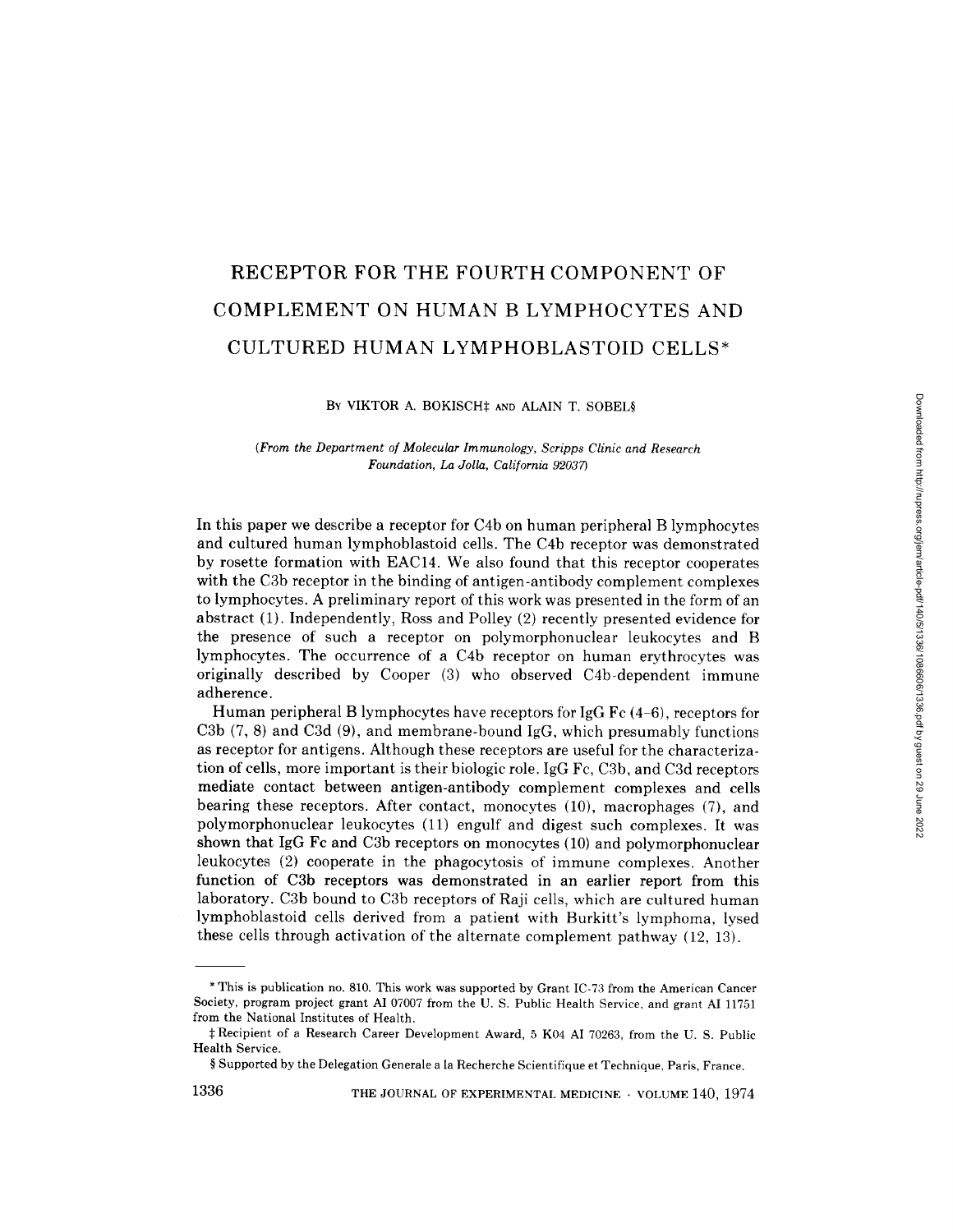## Materials and Methods

*Peripheral Blood Lymphocytes.* Peripheral blood lymphocytes were prepared from defibrinated blood of healthy donors by sedimentation in 1% Dextran and centrifugation on Isopaque Ficoll as described earlier (12). Macrophages were removed by either incubation of the cells in plastic dishes and separation of the nonadhering cells or by carbonyl iron ingestion and separation in a magnetic field. The lymphocyte preparations obtained with these procedures contained 94-97% lymphocytes.

*Lymphoblastoid Cell Lines.* The cell lines used in this study were kindly provided by Dr. F. Jensen and Dr. A. N. Theofilopoulos, Scripps Clinic. Raji cells were derived from a Burkitt's lymphoma patient (14, 15), and Wil2WT cells from the spleen of a patient with hereditary spherocytic anemia (16). SCRF 5001 are cultured from peripheral blood lymphocytes of SLE patients, 1454-9 cells are embryonic lymphocytes derived from the placenta of a patient with SLE. Sommer B 8432 cells are cultured from the peripheral blood of a patient with acute lymphocytic leukemia.

*EAC Intermediate Complexes.* EAC complexes were prepared with isolated human complement components. C1, C2, C3, and C4 were isolated from human serum according to published methods (17). For the preparation of EAC14,  $1 \times 10^9$  sheep erythrocytes sensitized with rabbit anti-erythrocyte antibody were incubated with purified C1 for 20 min at  $37^{\circ}$ C, then washed at  $37^{\circ}$ C with GVB<sup>1</sup> (Veronal-buffered saline containing 0.1% gelatin,  $1.5 \times 10^{-4}$  M calcium and  $5 \times 10^{-4}$  M magnesium). EAC1 were then incubated with varying amounts of C4, ranging from 1  $\mu$ g to 100  $\mu$ g, for 30 min at 37°C. EAC14 were washed in cold GVB and stored at 4°C at a concentration of  $1 \times 10^9$  cells per ml. In order to produce EAC1423, EAC14 cells were again incubated with C1 for 15 min at 37°C, washed, and reacted with an excess amount of C2 for 30 min at  $32^{\circ}$ C. After washing, EAC142 cells were incubated with varying amounts of C3, ranging from  $1 \mu$ g to 100  $\mu$ g for 20 min at 30°C. EAC1423 were washed in cold GVB and stored at 4<sup>o</sup>C at a concentration of  $1 \times 10^9$  cells per ml. For the quantitation of molecules per cell, <sup>125</sup>I-labeled C3 or C4 were used.

*Radioiodination of C3 and C4.* C3 and C4 were labeled with <sup>125</sup>I according to the method of McConahey and Dixon (18).

*Fragments of C3 and C4.* C3b, a fragment of C3, was produced by cleaving C3 either with the complement enzyme  $\overline{C42}$  or trypsin (19). C4b, a fragment of C4, was produced by treatment of C4 with Cls or trypsin (20).

*Rosette Assay.*  $5 \times 10^5$  peripheral lymphocytes were incubated with  $1 \times 10^7$  EAC in a total vol of 0.4 ml minimal essential medium (MEM) containing 5% fetal calf serum and 0.01 M EDTA. The cell mixture was incubated for 30 min at  $37^{\circ}$ C in a  $CO_2$  incubator. The percent of rosette-forming cells (three or more bound EAC per lymphocyte) was determined by viewing at least 300 lymphocytes in a hemocytometer using a Leitz phase microscope (E. Leitz, Inc., Rockleigh, N. J.). In inhibition experiments various amounts of inhibitor were added to the cell mixture at the start of the incubation period.

*Immune Adherence.* Immune adherence experiments were performed in microtiter plates (Cook Engineering Co., Alexandria, Va.). Each well was filled with  $25 \mu l$  of Veronal-buffered saline containing 0.1% human serum albumin, pH 7.5 (SAVB). Then 25  $\mu$ l of  $1 \times 10^9$  EAC was placed in the first well and diluted serially. Thereafter, 25  $\mu$ l SAVB and 25  $\mu$ l of 6  $\times$  10<sup>7</sup> human blood group O erythrocytes were added to all wells. The cells were incubated for 30 min at 37 °C, after which time the sedimentation pattern was evaluated. For inhibition experiments the highest dilution of EAC giving an agglutination pattern was chosen. In a typical inhibition experiment, all wells received 25  $\mu$ l SAVB, then 25  $\mu$  of inhibitor was added to the first well and diluted serially. Thereafter, 25  $\mu$  of EAC suspension and 25  $\mu$ l of 6  $\times$  10<sup>7</sup> human blood group O erythrocytes were added to all wells and the plates were incubated for 30 min at 37°C and evaluated.

*Removal of Rosette-Forming Lymphocytes by Albumin Gradient Centri[ugation.* Albumin gradient centrifugation was performed according to the method described by Bianco et al. (8).

*KAF Treatment of EAC14 and EAC1423.* KAF (C3b inactivator) was kindly provided by Dr. Cooper, Scripps Clinic.  $1 \times 10^9$  EAC14 and EAC1423 were incubated with KAF for 60 min at 37°C. Thereafter, the treated cells were examined for immune adherence reactivity.

<sup>&</sup>lt;sup>1</sup> Abbreviations used in this paper: GVB, Veronal-buffered saline containing 0.1% gelatin, 1.5  $\times$ 10<sup>-4</sup> M calcium and  $5 \times 10^{-4}$  magnesium; SAVB, Veronal-buffered saline containing 0.1% human serum albumin, pH 7.5.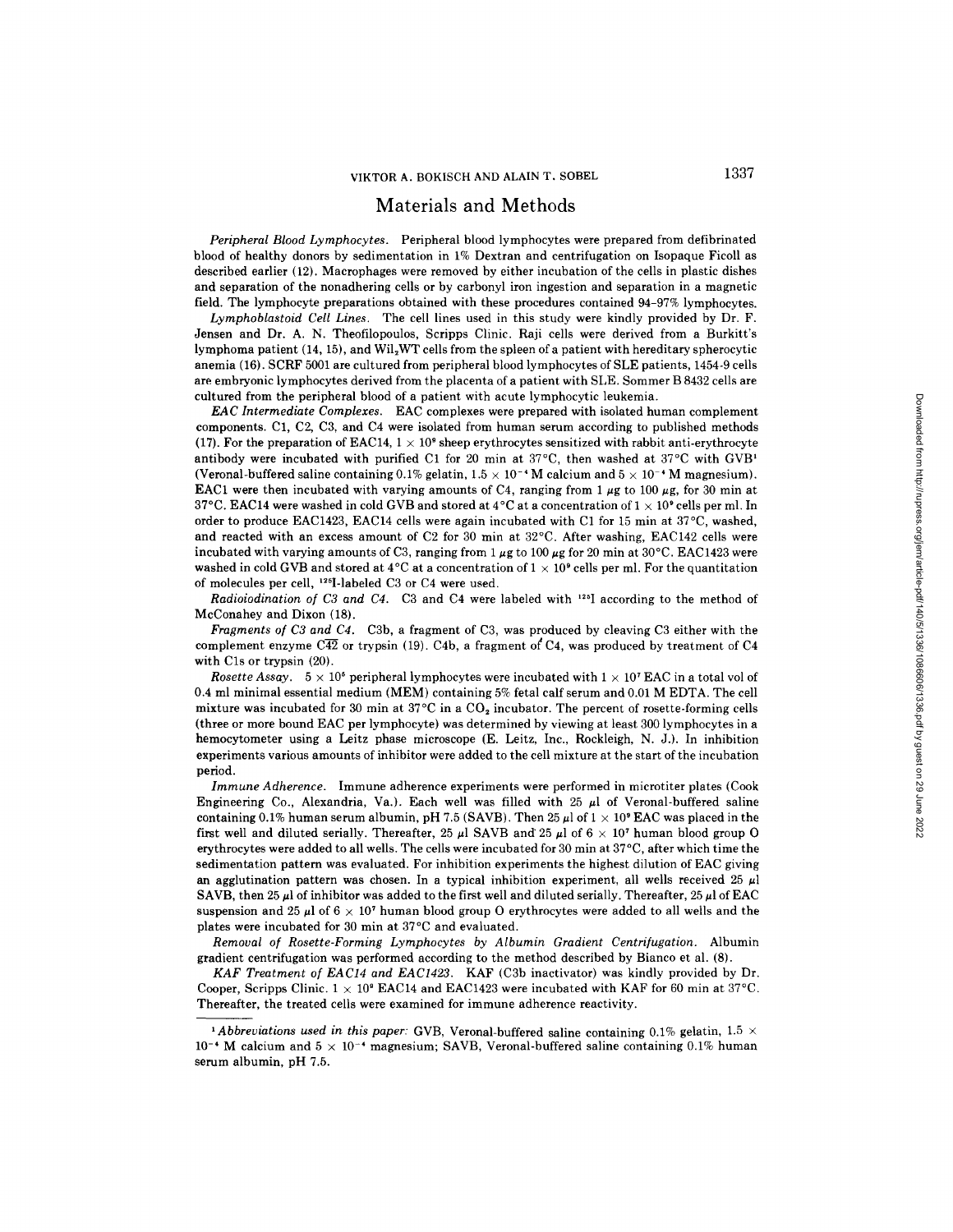#### **Results**

*Demonstration of a C4b Receptor on Human Peripheral B Lymphocytes.*  While studying the C3b receptor on human peripheral B lymphocytes, it was noticed that certain batches of EAC14 used as controls formed rosettes with virtually the same number of lymphocytes as did EAC1423. This observation suggested the presence of a receptor for C4b on lymphocytes. Table I compares the percentage of lymphocytes of several healthy blood donors which formed rosettes with EA, EAC14, and EAC1423. Virtually the same percentage of lymphocytes formed rosettes with EAC14 (14.4%) and EAC1423 (13.5%). Only 2.8% lymphocytes formed rosettes with EA. Approximately the same number of lymphocytes forming rosettes with EAC14 also interacted with EAC142 or EAC14oxv2.

The observation that a comparable number of lymphocytes in each preparation

|                   | Rosette-forming lymphocytes |       |                |  |
|-------------------|-----------------------------|-------|----------------|--|
| Lymphocyte Donors | EA                          | EAC14 | <b>EAC1423</b> |  |
|                   | $\%$<br>$\overline{a}$      | %     | %              |  |
| H. S.             |                             | 16    | 14             |  |
| M.G.              | 6                           | 15    | 17             |  |
| E.S.              | 0                           | 16    | 15             |  |
| P.U.              | 3                           | 14    | 13             |  |
| A.S.              | 4                           | 12    | 7              |  |
| M.Y.              |                             | 9     | 7              |  |
| P.B.              | 5                           | 19    | 22             |  |
| Average           | 2.8                         | 14.4  | 13.5           |  |

|  |  | TABLE I |                                                   |
|--|--|---------|---------------------------------------------------|
|  |  |         | Receptors for C4b on Human Peripheral Lymphocytes |

formed rosettes with EAC14 and EAC1423 suggested that it was the same cell population which interacted with both intermediate complexes. This was demonstrated by two different methods: (a)  $1 \times 10^7$  intact EAC14 and  $1 \times 10^7$ lysed EAC1423 were incubated together with  $5 \times 10^5$  lymphocytes. Rosettes consisting of lymphocytes and both intermediate complexes were observed under phase microscopy. (b) Reduction of the number of EAC1423 rosette-forming lymphocytes in a lymphocyte preparation also diminished the number of EAC 14 rosette-forming lymphocytes. In these experiments, one batch of  $1 \times 10^7$ lymphocytes was first allowed to form rosettes with  $2 \times 10^8$  EAC1423. EAC1423 were prepared from EAC14 containing a low number of C4b sites per cell which per se did not induce rosette formation. As controls, one batch of  $1 \times 10^{7}$ lymphocytes was incubated with  $2 \times 10^8$  EAC1 and another batch in medium alone. Subsequently, the three batches of lymphocytes were subjected to centrifugation in a 23-33% bovine serum albumin gradient, in which rosettes and erythrocytes are pelleted and the free lymphocytes remain in the upper portion of Downloaded from http://rupress.org/jem/article-pdf/140/5/1336/108606/1336.pdf by guest on 29 June 2022 Downloaded from http://rupress.org/jem/article-pdf/140/5/1336/1086606/1336.pdf by guest on 29 June 2022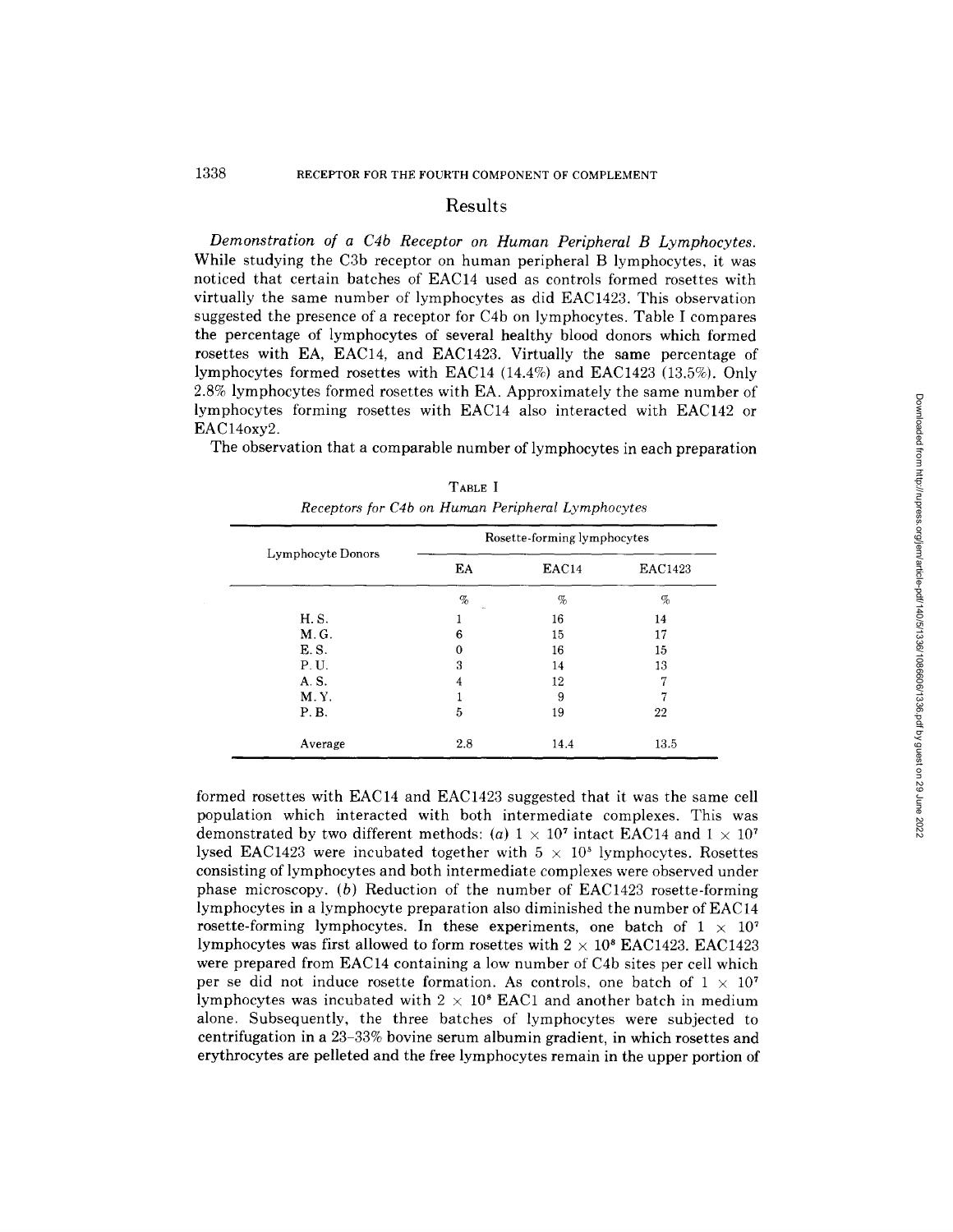the gradient. These lymphocytes were subsequently analyzed for their ability to form rosettes with either EAC14 or EAC1423. The results of a representative experiment are graphed in Fig. 1. In the batch of lymphocytes which had been incubated with EAC1423, the number of both EAC1423 lymphocyte rosettes and EAC14 lymphocyte rosettes was significantly reduced. The results obtained show that the receptors for C4b and C3b are present on the same cell. Furthermore, staining of lymphocytes with fluorescein-conjugated antihuman IgG showed that EAC14 as well as EAC1423 rosette-forming cells have membrane-bound Ig, characterizing these cells as B-type lymphocytes.

*Exclusion of Traces of C3b on EAC14.* Since it was suggested that only 60- 100 C3b molecules per EAC1423 are required for immune adherence (3), it had to be excluded that EAC14-forming rosettes with lymphocytes contained trace amounts of C3b. To assess whether EAC14 had taken up traces of C3b, EAC14 was prepared with C4 which was purposely contaminated with  $^{125}$ -labeled C3, in



FIG. 1. EAC14 and EAC1423 rosettes after removal of EAC1423 lymphocyte rosettes from the lymphocyte preparation,

two separate experiments. In the first experiment, batch (a) was incubated with 15  $\mu$ g of C4 alone, batch (b) with 15  $\mu$ g C4 and 15  $\mu$ g [<sup>125</sup>]C3, and batch (c) with 15  $\mu$ g [<sup>125</sup>I]C3 alone. The second experiment followed the same protocol with the exception that, instead of 15  $\mu$ g, 30  $\mu$ g of each component was used. All complement-cell complexes were analyzed for the presence of C3b by hemagglutination with rabbit antihuman C3 and by measuring uptake of radiolabeled C3. The results of these experiments are summarized in Table II. None of the intermediate complexes was agglutinated with anti-C3. EAC1 which was incubated with either C4 alone or with C4 and  $[^{125}]$ C3 agglutinated strongly with antihuman C4, demonstrating the presence of C4 on those cells. In both experiments, EAC1 incubated with C4 and  $[^{125}][C3$  and EAC1 incubated with [125I]C3 alone bound the same number of C3 molecules suggesting that C3 was bound nonspecifically. Furthermore, there was no difference in  $[^{125}]C3$  uptake between the two experiments which differed in the amounts of C4 and [125I]C3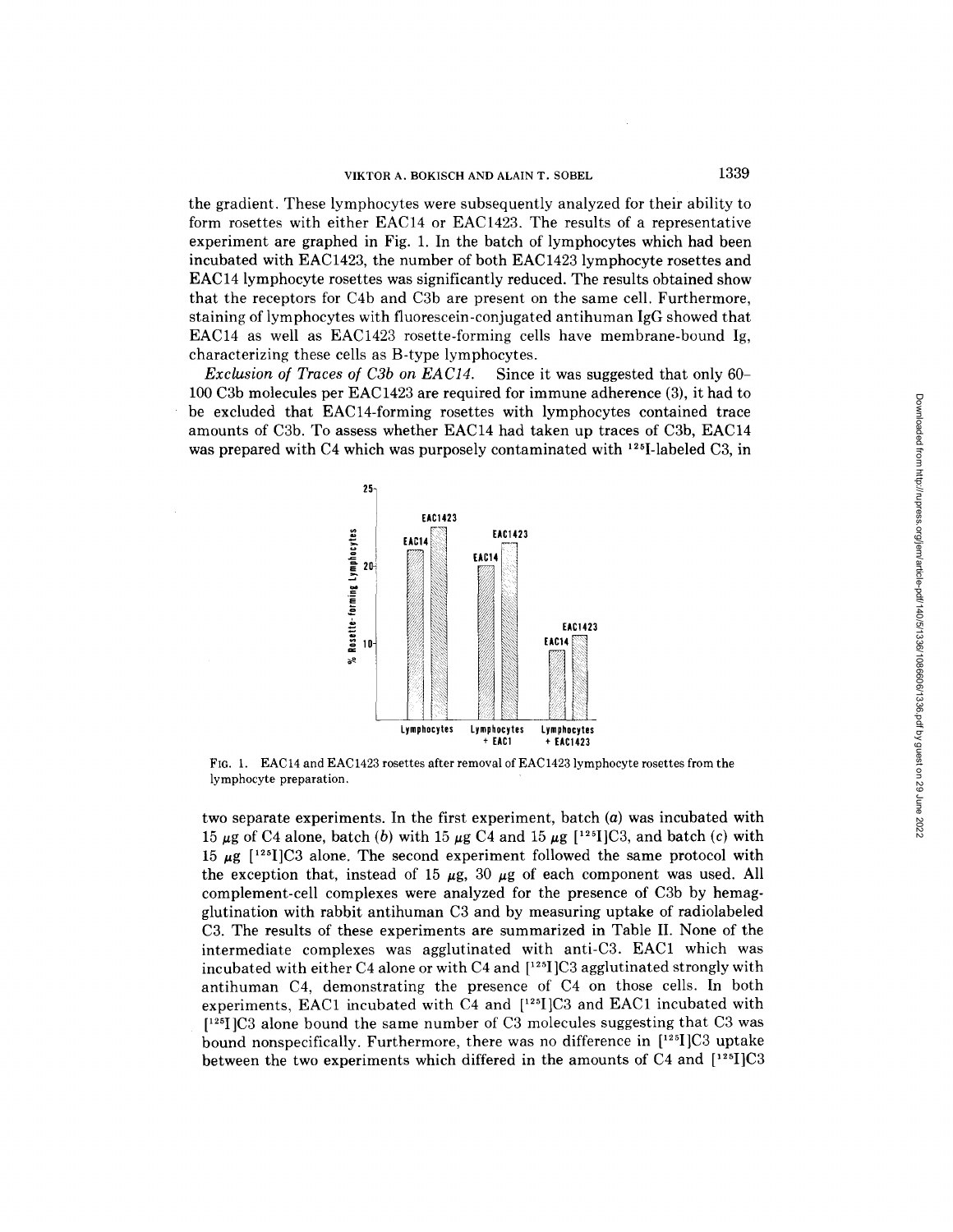| Treatment of EAC1<br>cells*                                     | Rosette | Immune<br>formation adherence | Hemagglutination<br>with: | No. of C <sub>3</sub><br>or C <sub>3</sub> b<br>molecules |          |
|-----------------------------------------------------------------|---------|-------------------------------|---------------------------|-----------------------------------------------------------|----------|
|                                                                 |         |                               | Anti-C <sub>3</sub>       | Anti- $C4$                                                | per cell |
| $15 \,\mu g \,\mathrm{C}4 + /$                                  |         | $\Omega$                      |                           | ÷                                                         | 0        |
| $15 \,\mu g \,\mathrm{C}4 + 15 \,\mu g$ [ <sup>125</sup> ] [C3] |         | 0                             |                           |                                                           | 46       |
| $/ + 15 \mu g$ [ <sup>125</sup> ] C <sub>3</sub>                | 0       | $\mathbf{0}$                  |                           | 0                                                         | 46       |
| $30 \mu g C4 + /$                                               |         | $+$                           |                           | $\ddot{}$                                                 | 0        |
| $30 \mu$ g C4 + 30 $\mu$ g [ <sup>125</sup> I] C3               |         | $^{+}$                        |                           |                                                           | 50       |
| / + 30 $\mu$ g [ <sup>125</sup> I] C3                           | 0       | 0                             |                           |                                                           | 45       |

| TABLE II                                  |  |
|-------------------------------------------|--|
| Analysis of EAC14 for the Presence of C3b |  |

\*  $1 \times 10^8$  EAC1 cells were incubated with C4 and/or C3 in a total vol of 0.5 ml.

used. The results demonstrate that binding of EAC14 to lymphocytes or erythrocytes is mediated by C4b. When tested in the rosette assay or immune adherence, intermediate complexes prepared with 15  $\mu$ g C4 were negative, whereas the intermediate complexes prepared with  $30 \mu$ g of C4 were positive. The observation that only EAC14 cells prepared with 30  $\mu$ g of C4 were positive in immune adherence and rosette formation suggested a dose dependency of this phenomenon.

*Dose Response of C4b and C3b Rosette Formation and Immune Adherence.* To measure the C4 dependence of rosette formation and immune adherence, EAC14 with a defined number of  $[1^{25}]$ C4b molecules per cell was used. For comparison, EAC1423 with a comparable number of [125]]C3b molecules per cell was also tested in both assays. The results of this experiment which are depicted in Fig. 2 show that more than 4,000 C4b molecules per cell are required to produce a maximal number of rosettes. EAC1423 containing less than 1,000 C4b molecules per cell needed at least 2,000 C3b molecules per cell in order to produce maximal rosette formation. The immune adherence reactivity of the two different types of intermediate complexes roughly paralleled their rosetteforming ability.

To investigate whether C3b and C4b cooperate in the rosette-forming function, the following experiment was performed. Two batches of EAC14 were prepared, one containing 350 molecules of C4b per cell and the other 5,500 C4b molecules per cell. Samples of these preparations were then reacted with C2 and C3, such that the number of bound C3b molecules varied in different samples between 0 and 2,100 per cell. Fig. 3 shows the percentage of rosette formation as a function of cell-bound C3b.

The apparent rosette-forming ability of cells with a small number of bound C4b molecules is entirely dependent on the presence of a relatively large number of C3b molecules. Rosette formation by cells with a large number of C4b molecules is independent of, however, increases by cell-bound C3b. In this particular experiment the same percentage of rosette formation was observed with either 5,500 C4b molecules per cell or 350 C4b plus 1,500 C3b molecules per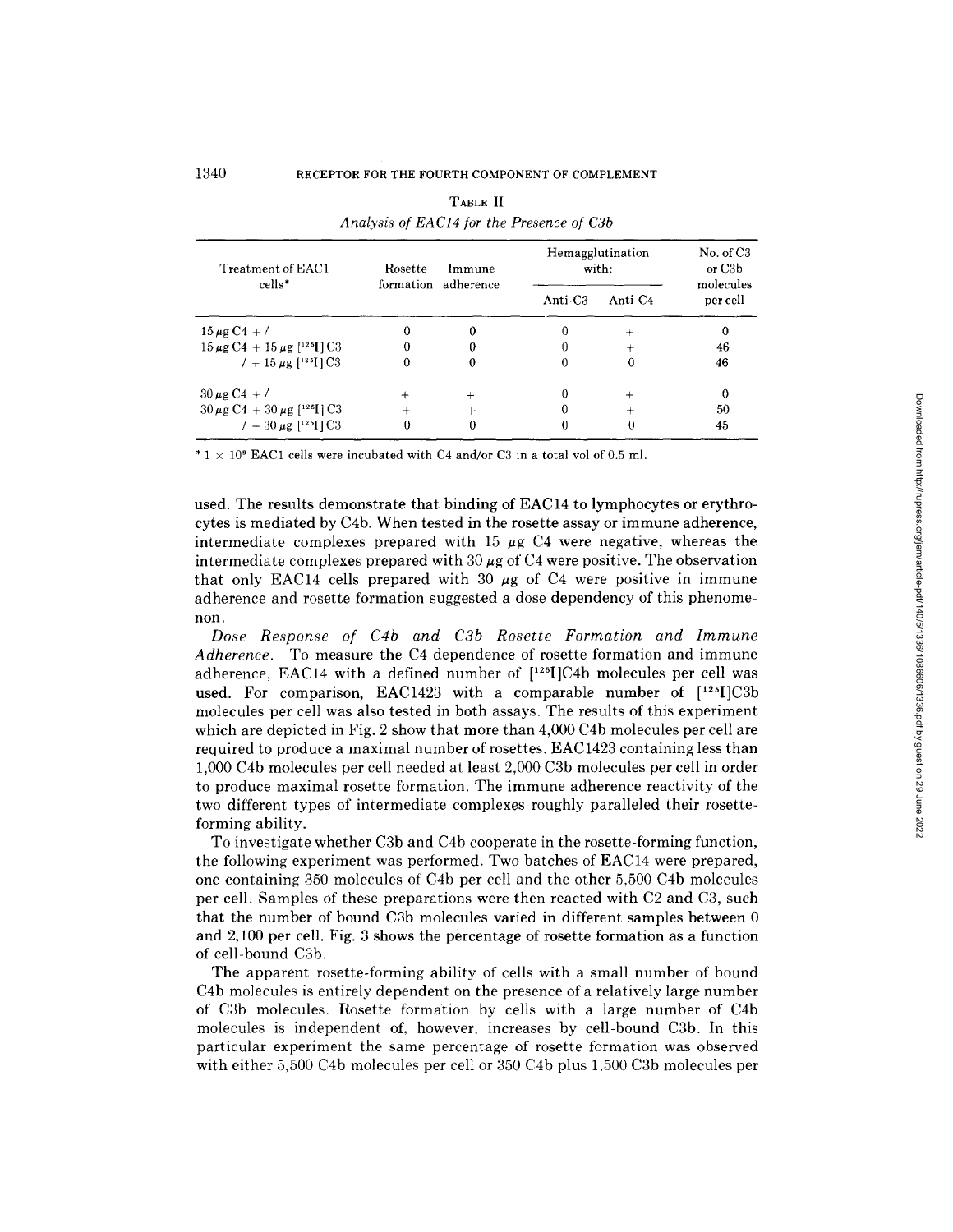VIKTOR A. BOKISCH AND ALAIN T. SOBEL



FIG. 2. Dose response of C4 and C3 in lymphocyte rosette formation and immune adherence with EAC14 and EAC1423.



FIG. 3. Cooperation of C3 and C4 in lymphocyte rosette formation.

cell. These results suggest that C3b is more efficient than C4b or that both fragments act cooperatively in the binding of EAC 1423 to human lymphocytes.

*Characterization of C3b and C4b Receptors as Identical or Distinct Entities.* Since C3b and C4b bind to the same cells, the question arose as to whether these cells have one receptor which binds both ligands or, alternatively, two different receptors, one specific for C3b and the other for C4b. To distinguish between the two possibilities, we tried to inhibit EAC14 lymphocyte rosettes with soluble C3b or C4b. The results depicted in Fig. 4 show that the same degree of inhibition was obtained with equal amounts of C3b or C4b. EAC1423 lymphocyte rosettes are also inhibited by equal amounts of either protein. These results suggest that human B lymphocytes have a single receptor capable of binding C3b and C4b.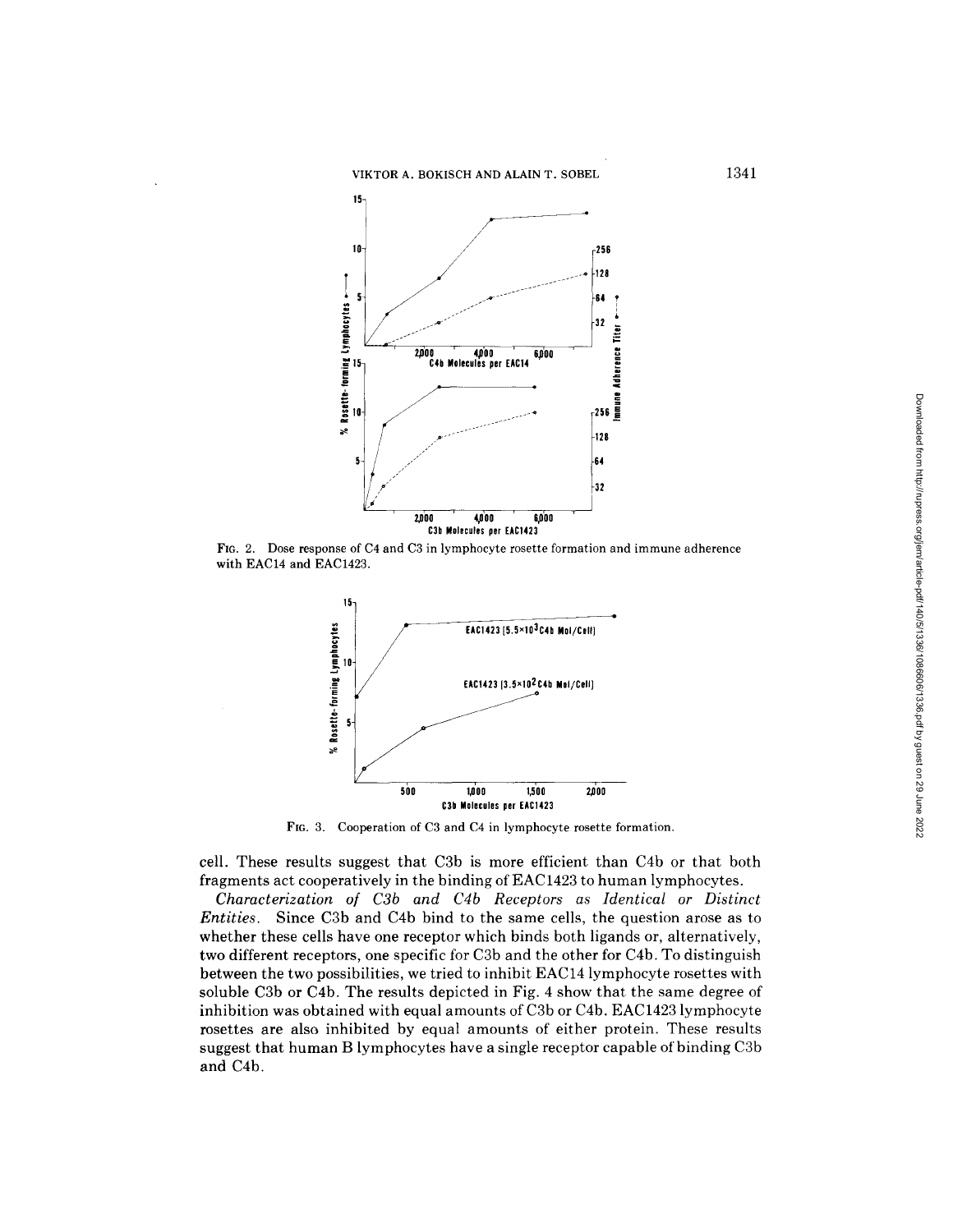

FIG. 4. Inhibition of EAC14 lymphocyte rosettes by C3b or C4b.

To inhibit immune adherence of  $EAC14$  or  $EAC1423$  to human erythrocytes an approximately 300-fold excess of free over bound C3b or C4b was needed. Considerably more free overbound molecules were required to inhibit lymphocyte rosette formation with either intermediate complex. As shown in Fig. 4, 160  $\mu$ g of C3b or C4b resulted in 60% inhibition of rosette formation. Since EAC14 intermediates used in this experiment contained 5,500 C4b molecules per cell, the molar ratio of bound C4b to free C4b or C3b was approximately 1 to 10,000. In spite of the large amount of inhibitor required, the inhibition was specific since the same amount of albumin or IgG was not inhibitory.

In contrast to the inhibition experiment which suggested a single receptor for C3b and C4b, evidence for a C3b receptor distinct from the C4b receptor was found by testing several human lymphoblastoid cell lines for their ability to form rosettes with EAC14 or with EAC1423. Table III shows that, of all cell lines tested, fewer cells formed rosettes with EAC14 than with EAC1423. Raji cells formed rosettes only with EAC1423 and not with EAC14. As shown in Fig. 5, no rosettes were observed even when EAC14 was used containing 14,000 C4b molecules per cell, whereas approximately 65% of Raji cells formed rosettes with EAC1423 containing the same number of C3b molecules per cell.

Lack of Receptors for KAF-Treated C4b on Human Peripheral Lymphocytes *and Erythrocytes.* Cooper<sup>2</sup> demonstrated that KAF (C3b inactivator) cleaves cell-bound C4b in a manner similar to cell-bound C3b. Following KAF treatment of cell-bound C4b, a portion of the molecule (C4d) analogous to C3d remains cell bound, whereas the remainder of the C4b molecule is dissociated from the cells. Because C3d reacts with human lymphocytes and certain cultured lymphoblastoid cells,<sup>3</sup>  $(9, 21)$  we tested whether human B lymphocytes have receptors for C4d. EAC14 and EAC1423 were incubated with purified KAF for 60 min at  $37^{\circ}$ C, washed, and then used in the rosette test with human peripheral lymphocytes. As control, the same intermediate complexes were incubated with NaC1. As shown

<sup>2</sup> Cooper, N. R. Manuscript in preparation.

<sup>3</sup> Theofilopoulos, A. N., C. B. Wilson, F. J. Dixon, and V. A. Bokisch. Binding of soluble immune complexes to human lymphoblastoid cells. II. Use of Raji cells to detect circulating immune complexes in animal and human sera. *J. Exp. Med.* 140:1230.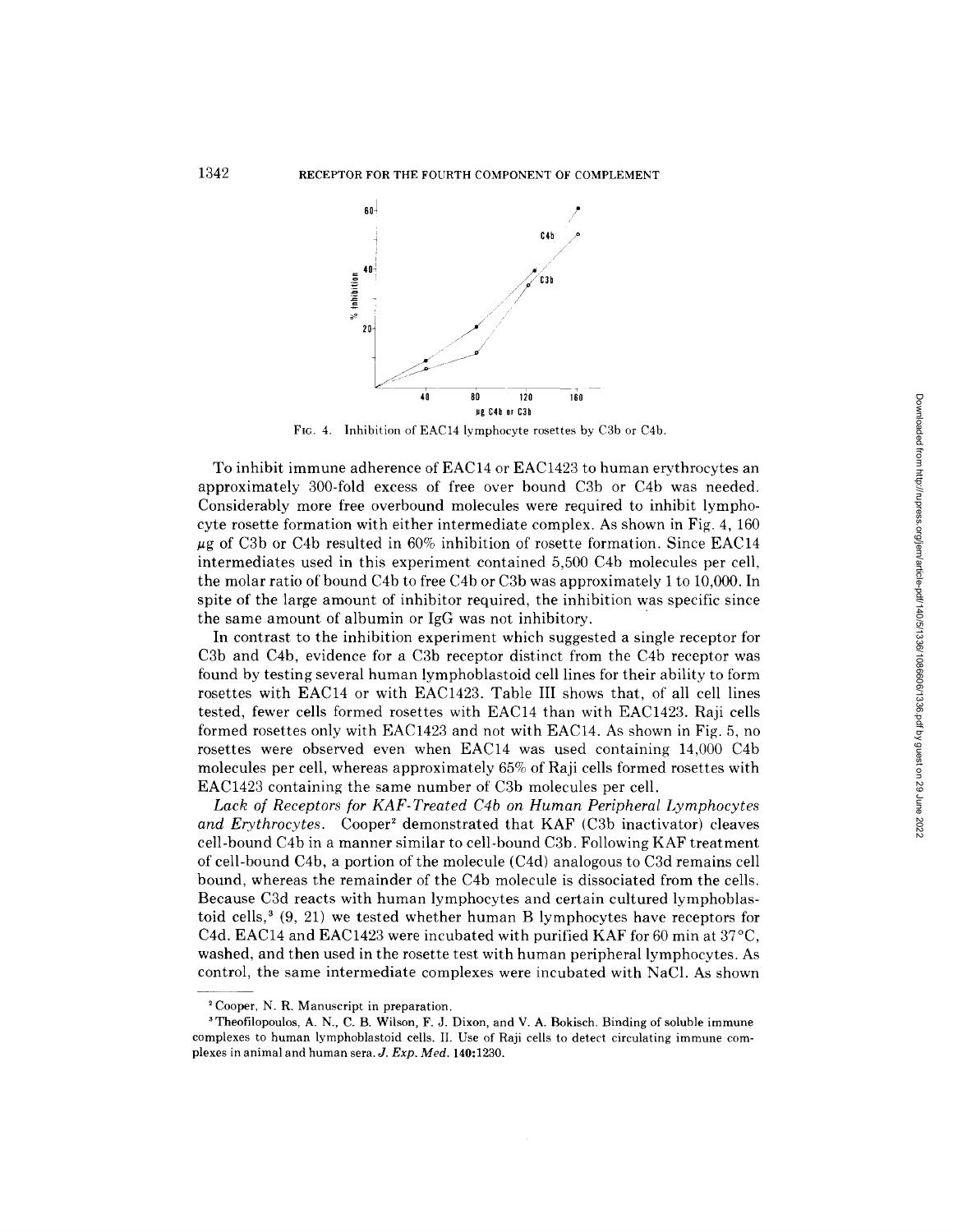| Cell lines                               |                 | Rosette-forming cells |                |  |
|------------------------------------------|-----------------|-----------------------|----------------|--|
|                                          | EA              | EAC14                 | EAC1423        |  |
|                                          | $\%$            | $\%$                  | $\%$           |  |
| Wil <sub>2</sub> Wt                      | 5               | 1                     | $\overline{7}$ |  |
| <b>SCRF 5001</b>                         | $6\phantom{1}6$ | 8                     | 38             |  |
| 1454-9                                   | $\bf{0}$        | 15                    | 45             |  |
| Sommer B 8432                            | 5               | 39                    | 70             |  |
| Raji                                     | $\overline{2}$  | 1                     | $82\,$         |  |
| 80 <sub>1</sub>                          |                 |                       |                |  |
| $60 -$                                   | EAC1423         |                       |                |  |
| % Rosette-forming Cells<br>$\frac{1}{2}$ | <b>EAC14</b>    |                       |                |  |

| TABLE III |  |  |  |  |  |                                                     |  |  |  |
|-----------|--|--|--|--|--|-----------------------------------------------------|--|--|--|
|           |  |  |  |  |  | C4b and C3b Receptors on Human Lymphoblastoid Cells |  |  |  |

FIG. 5. Dose response of C4 or C3 in rosette formation of Raji cells with EAC14 or EAC1423.

in Fig. 6, KAF treatment of the intermediate complexes significantly reduced the number of EAC14 lymphocyte rosettes, while only a slight reduction of EAC1423 lymphocyte rosettes was observed. These results indicate that KAF treatment abolishes the binding site of cell-bound C4b and, that human lymphocytes lack a receptor for C4d.

## **Discussion**

This report describes a receptor for C4b on peripheral human B lymphocytes. The receptor reacts with red cell-bound C4b (EAC14) as well as with soluble C4b. The presence of a C4b receptor on erythrocytes has previously been shown by Cooper (3) who demonstrated that EAC14 cells produced the immune adherence phenomenon with human erythrocytes. Recently, Ross et al. described a similar receptor on human polymorphonuclear leukocytes (2). Since it was previously shown that; only 60-100 C3b molecules per EAC1423 cell were needed for a positive immune adherence reaction with human erythrocytes (3), the presence of minute amounts of C3b on EAC14 cells had to be excluded. For this purpose, known amounts of ['25I]C3 were added to C4 preparations and C3 uptake on EAC14 was measured. In several experiments using different amounts of C4,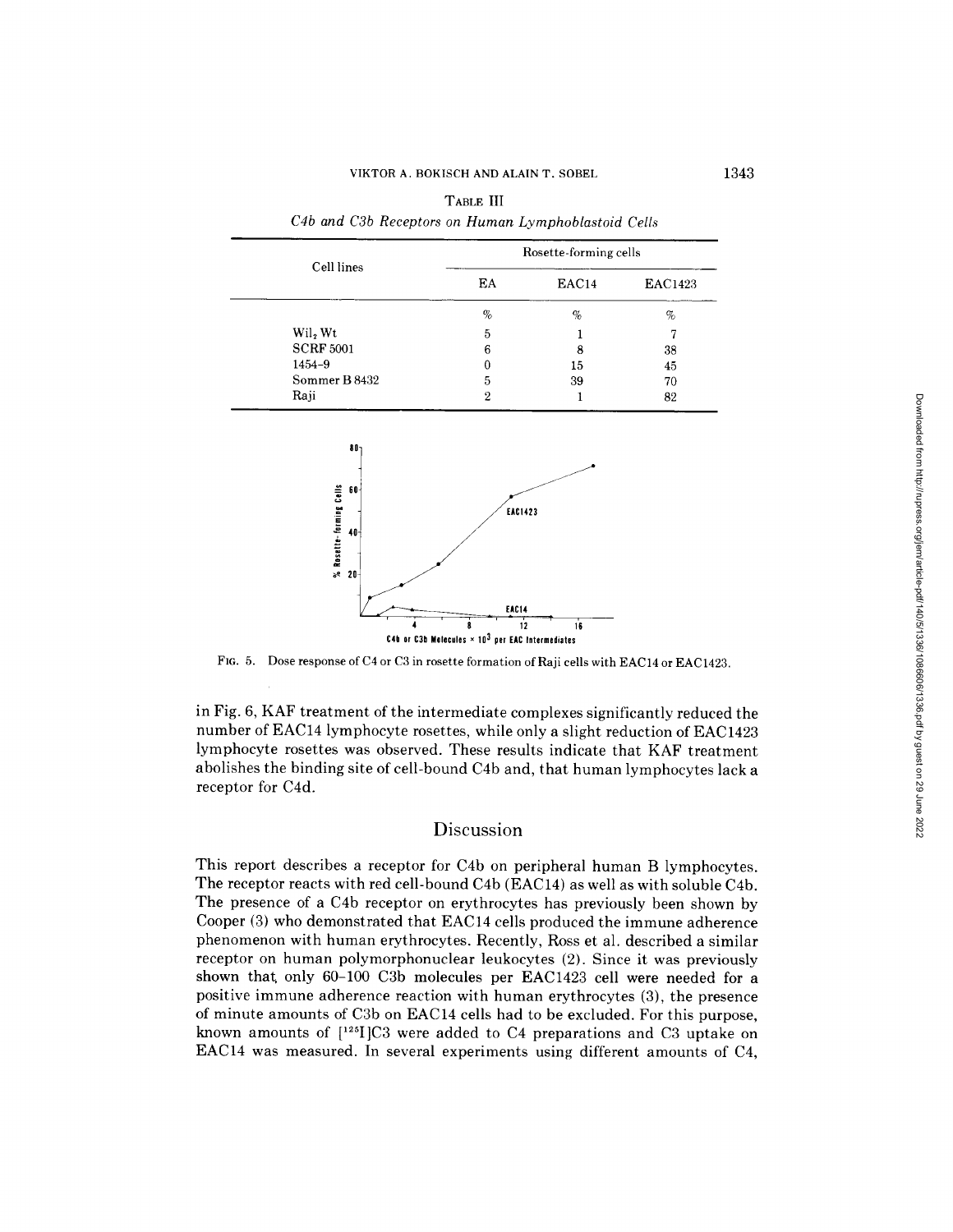

Fro. 6. Effect of KAF (C3b inactivator) on EAC14 and EAC1423 lymphocyte rosette formation.

purposely contaminated with C3, we found no uptake of specifically bound C3 by EAC14 which could account for their interaction with human erythrocytes or B lymphocytes.

The question whether the C4b receptors are distinct from the C3b receptors on human erythrocytes and B lymphocytes remains unresolved. The observation that both C3b and C4b inhibit EAC14 and EAC1423 lymphocyte rosettes and the immune adherence reaction of both intermediate complexes with human erythrocytes suggested that the C4b and C3b receptors are either identical or are different entities, exhibiting cross specificity for the other ligand. Receptors which bind more than one type of ligand have been described. For example, C3b receptors on Raji cells (12) and other human lymphoblastoid cells bind, in addition to human C3b, native C3, as well as C3b and C3 of other species<sup>3</sup> (21).

Furthermore, recent studies revealed a striking similarity between C3<sup>4</sup> and C4<sup>5</sup> (19, 20). In the course of complement activation, C3 and C4 are cleaved by the complement enzymes C3 convertase and C1 esterase, respectively, into a low molecular weight a fragment and a large b fragment. Upon cleavage, C3b and C4b acquire two binding sites, a labile binding site which allows the molecules to attach themselves to cell membrane surfaces, immune complexes and other particles, and a stable binding site which enables C3b and C4b to react with C3b or C4b receptors on the surface of various cells. Both molecules are also susceptible to the action of KAF, or C3b inactivator.<sup>2</sup>

In contrast to human peripheral lymphocytes, which formed the same number of rosettes with EAC14 and EAC1423, cultured human lymphoblastoid cells gave fewer rosettes with EAC14 than with EAC1423. More importantly, Raji cells formed rosettes only with EAC1423, demonstrating that these cells lack receptors for C4b and that the C3b receptors on these cells do not cross-react with C4b. These results may suggest that the receptors for C3b and C4b are distinct entities. However, since cells in culture alter some of their properties, it is

<sup>&#</sup>x27; Bokisch, V. A. and H. J. Mtiller-Eberhard. Manuscript in preparation.

<sup>&</sup>lt;sup>5</sup> Schreiber, R. D. and H. J. Müller-Eberhard. Fourth component of human complement: description of the three polypeptide chain structure. *J. Exp. Med.* 140:1324.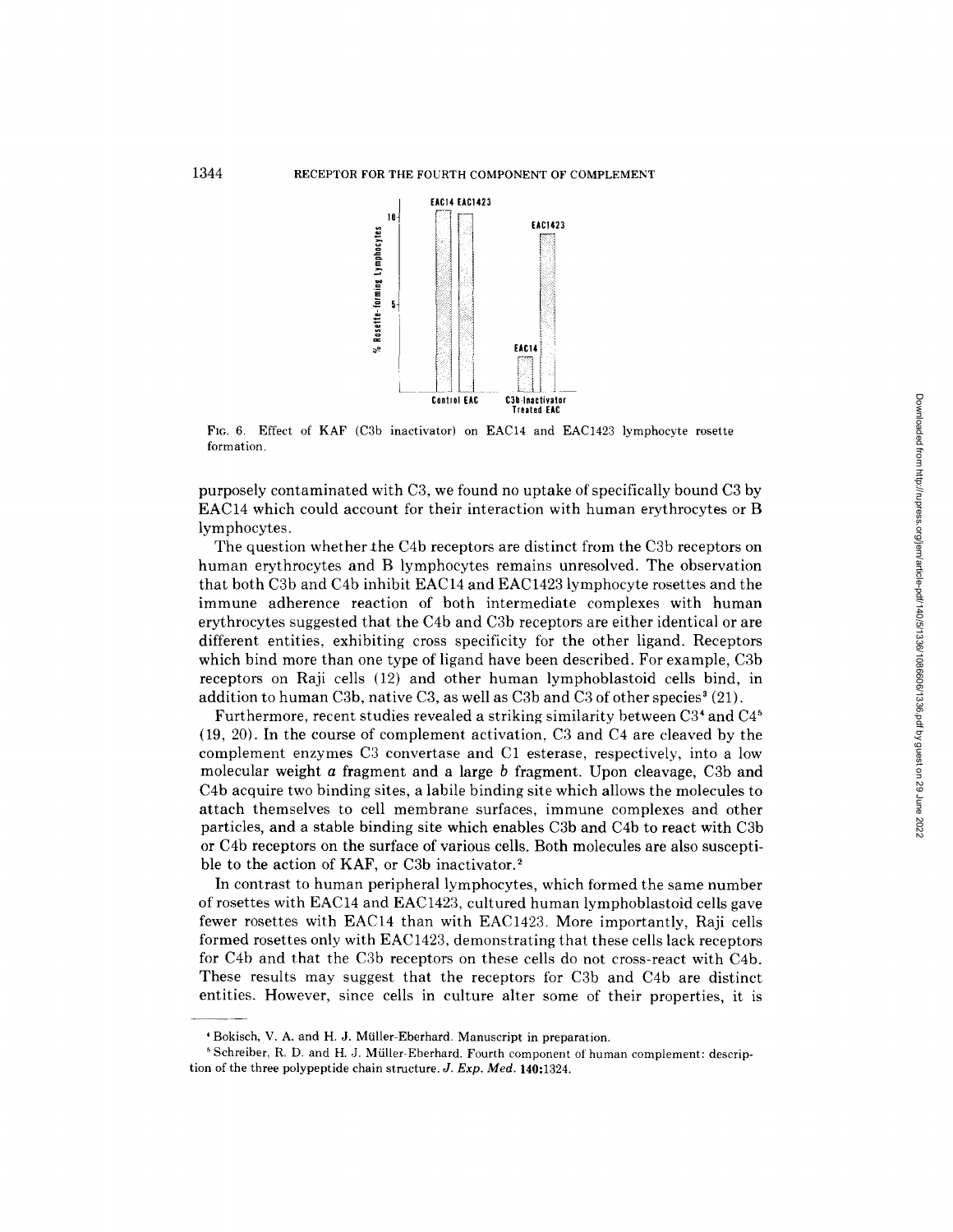conceivable that receptors of cultured cells may have changed their specificity, or may have been lost.

Since KAF cleaves  $C4b^2$  as well as  $C3b$  (22, 23), rendering EAC14 and EAC1423 unreactive in immune adherence with human erythrocytes, we investigated whether such treatment exposed a new binding site on the C4b molecule analogous to the C3d binding site which appears after KAF treatment of EAC1423. Peripheral human lymphocytes  $(9)$  and lymphoblastoid cells<sup>3</sup>  $(21)$ have a receptor for C3d. The fact that KAF-treated EAC14 did not form rosettes with peripheral human lymphocytes indicates that lymphocytes lack a receptor for KAF-treated C4b (C4d).

Cell-bound C4b and C3b cooperate in the binding of EAC1423 to C3b and C4b receptor bearing cells. This was demonstrated by lymphocyte-rosette formation with various EAC1423, prepared from two batches of EAC14 cells differing in the amount of cell-bound C4b. In these experiments, the number of cell-bound C3b molecules required to give a maximal number of rosettes was significantly lower for EAC1423 containing a large number of C4b molecules as compared to EAC1423 with few C4b molecules per cell, indicating a cooperative effect of C3b and C4b. Because of the cooperation of C3b and C4b in EAC1423-1ymphocyte rosette formation or immune adherence reactions the number of cell-bound C4b has to be taken into account in estimating the number of cell-bound C3b required for the binding of EAC1423 to receptor-bearing cells. Indeed, the discrepancy in the numbers of C3b on EAC1423 needed for immune adherence between our results and those of others may be due to different amounts of C4b per EAC1423.

It has been shown that the receptor for C3b is essential in phagocytosis of antigen-antibody complement complexes. The C3b receptor on phagocytic cells such as monocytes or polymorphonuclear leukocytes and macrophages mediates contact between these complexes and the cells. Huber et al. (10) have shown that binding of antigen-antibody complexes without complement to phagocytic cells is inhibited by physiologic amounts of IgG. Binding of complexes, however, can be mediated by C3b even in the presence of IgG. In a model system, using Raji cells which have receptors for IgG Fc and C3b, we could show that human aggregated IgG which has interacted with complement bound to these cells only through the complement receptors for C3b and C3d. 3 In the present report we show that C4b like C3b mediated the binding of antigen-antibody complement complexes to human B lymphocytes and human erythrocytes via C4b receptors on these cells. Similar receptors are present on polymorphonuclear leukocytes (2). We have preliminary evidence for the presence of C4b receptors on human monocytes. Since attachment of immune complexes to phagocytic cells is mostly followed by phagocytosis of these complexes, it is evident that the C4b receptor plays a role in immune clearance of such complexes. The reduced immune clearance of immune complexes in C4-deficient guinea pigs as compared to normal animals may exemplify the contribution of C4b to this mechanism (24).

### Summary

This report describes receptors for C4b on human peripheral B lymphocytes. The simultaneous presence of C3b and C4b receptors on the same lymphocytes was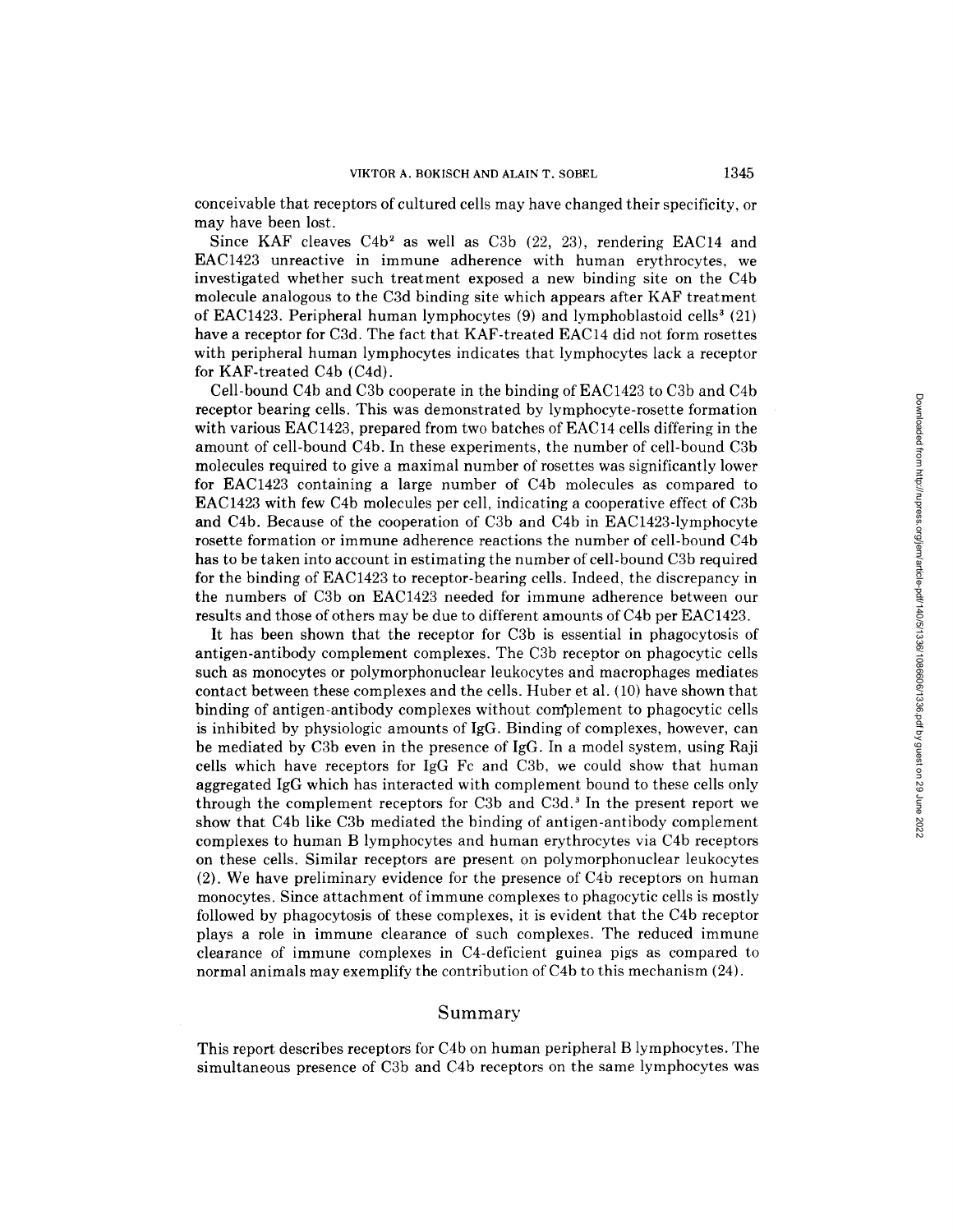#### 1346 RECEPTOR FOR THE FOURTH COMPONENT OF COMPLEMENT

demonstrated by the formation of mixed rosettes consisting of the lymphocytes, EAC14 and EAC1423. Furthermore, reduction of the number of EAC1423 rosette-forming lymphocytes in a lymphocyte population by albumin gradient centrifugation concomitantly reduced EAC14 rosette-fbrming lymphocytes. Binding of EAC14 intermediates to receptors on human lymphocytes and erythrocytes could be inhibited by equal amounts of soluble C3b or C4b, suggesting the presence of a single receptor for both ligands on those cells. In contrast, the results of the rosette assay with Raji cells, cultured human lymphoblastoid cells, EAC14 and EAC1423 suggested that the receptors for C4b and C3b are distinct entities, since Raji cells formed rosettes with EAC1423, but not with EAC14. Moreover, this report demonstrates a cooperation of erythrocyte-bound C4b and C3b in the binding of EAC1423 to B lymphocytes. In contrast to KAF-treated C3b, KAF-treated C4b did not bind to B lymphocytes, indicating that these cells lack a receptor for C4d.

We thank Dr. H. J. Müller-Eberhard for his criticism and revision of the manuscript, and Mrs. Mary Brothers for her skillful technical assistance.

*Received for publication I8 July 1974.* 

## **References**

- 1. Sobel, A. T., and V. A. Bokisch. 1974. Receptor for the fourth component of complement on human B lymphocytes. *Fed. Proc.* 33:759.
- 2. Ross, G. D., and M. J. Polley. 1974. Human lymphocyte and granulocyte receptors for the fourth component of complement (C4) and the role of granulocyte receptors in phagocytosis. *Fed. Proc.* 33:759.
- 3. Cooper, N. R. 1969. Immune adherence by the fourth component of complement. *Science (Wash. D. C.).* 165:396.
- 4. Basten, A., J. F. A. P. Miller, J. Sprent, and J. Pye. 1972. A receptor for antibody on B lymphocytes. I. Method of detection and functional significance. *J. Exp. Med.*  135:610.
- 5. Basten, A., N. L. Warner, and T. Mander. 1972. A receptor for antibody on B lymphocytes. II. Immunocbemical and electron microscopy characteristics. *J. Exp. Med.* 135:627.
- 6. Dickler, H. B., and H. G. Kunkel. 1972. Interaction of aggregated  $\gamma$ -globulin with B lymphocytes. *J. Exp. Med.* 136:191.
- 7. Lay, W. H., and V. Nussenzweig. 1968. Receptors for complement on leukocytes. J. *Exp. Med.* 128:991.
- 8. Bianco, C., R. Patrick, and V. Nussenzweig. 1970. A population of lymphocytes bearing a membrane receptor for antigen-antibody complement complexes. I. Separation and characterization. *J. Exp. Med.* 132:702.
- 9. Ross, G. D., M. J. Polley, E. M. Rabellino, and H. M. Grey. 1973. Two different complement receptors on human lymphocytes. One specific for C3b and one specific for C3b inactivator-cleaved C3b. *J. Exp. Med.* 138:798.
- 10. Huber, H., M. J. Polley, W. D. Linscott, H. H. Fudenberg, and H. J. Müller-Eberhard. 1968. Human monocytes: distinct receptor sites for the third component of complement and for immunoglobulin G. *Science (Wash. D. C.).* 162:1281.
- 11. Henson, P. M. 1969. The adherence of leukocytes and platelets induced by fixed IgG antibody or complement. *Immunology.* **16:107.**